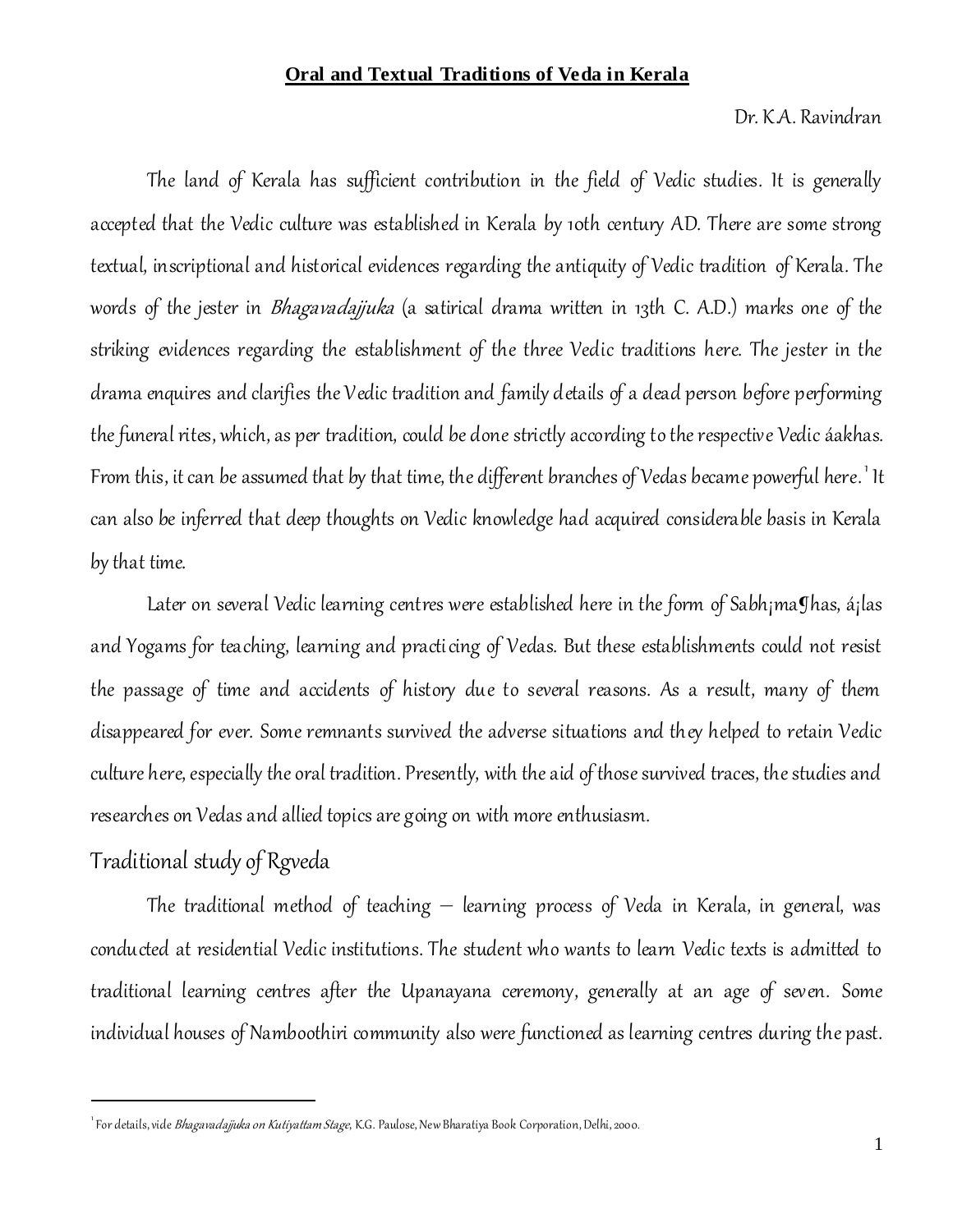The method of teaching was oral and it is continuing even today at traditional P<sub>i</sub>gha<sub>ii</sub>las. The student learns the entire Samhit; from the preceptor. During this period he has to undergo several austerities (Vratas) of year lasting and of small duration.

Traditionally Îgveda was taught at Brahmaswam Ma¶ham, a residential Vedic school, situated at central part of Thrissur in Kerala and another, situated at Tirunavaya in Malappuram Dist., on the banks of the river Nila and near to the famous temple, Navamukunda, where the famous historical event, M<sub>i</sub>m<sub>i</sub>'kam was held. Of these, Brahmaswam Ma¶ham at Thrissur is only functioning now and preserving that tradition. There had another practice also that the student will study basic text at own home under his father or other family members who are well versed in all the types of chanting – the Prak¤tip¡¶has (Samhit¡p¡¶ha, Padap¡¶ha and Kramap¡¶ha) and Vik¤tip¡¶has (popularly Known as AÀ $\Im$ avik¤tis — Ja $\Im$ <sub>i</sub>, M<sub>i</sub>l<sub>i</sub>, áikh<sub>i</sub>, Rekh<sub>i</sub>, Dhvaja, Da¸·a, Ratha and Ghana - among which, Ja $\Im$ <sub>i</sub> and Ratha was taught and practiced in Kerala). After completing the Samhit<sub>i</sub> course, they will move to these traditional institutions for higher studies. Several chanting techniques were also taught as part of Samhit<sub>i</sub> course. The hand gestures or Mudras were used while chanting to understand the actual pronunciation and text, which was very much helpful for remembering the text and to preserve theoral tradition. The learned lessons are repeated for several days. The student is permitted to participate in certain ceremonials and religious activities at temples. Thus all the four aspects - study, understanding, practice and popularization - were included in the syllabus and they were the significant features of Kerala Vedic tradition from the very beginning.

### Methods of Preservation - Textual

Within a period of four to five years, the student will study by heart the whole Samhit<sub>i</sub>p<sub>i</sub>gha. After that the higher levels of chanting, Ja $\sigma$ <sub>i</sub> and Ratha are taught and it will go for about 12  $-$  15 years. During this period, the student will also learn the techniques used for the preservation and memorizing of the whole text studied. To memorize the whole chanting style and text studied for a long time, is a difficult task and chances are there to get it forgotten. To overcome this situation, some preservation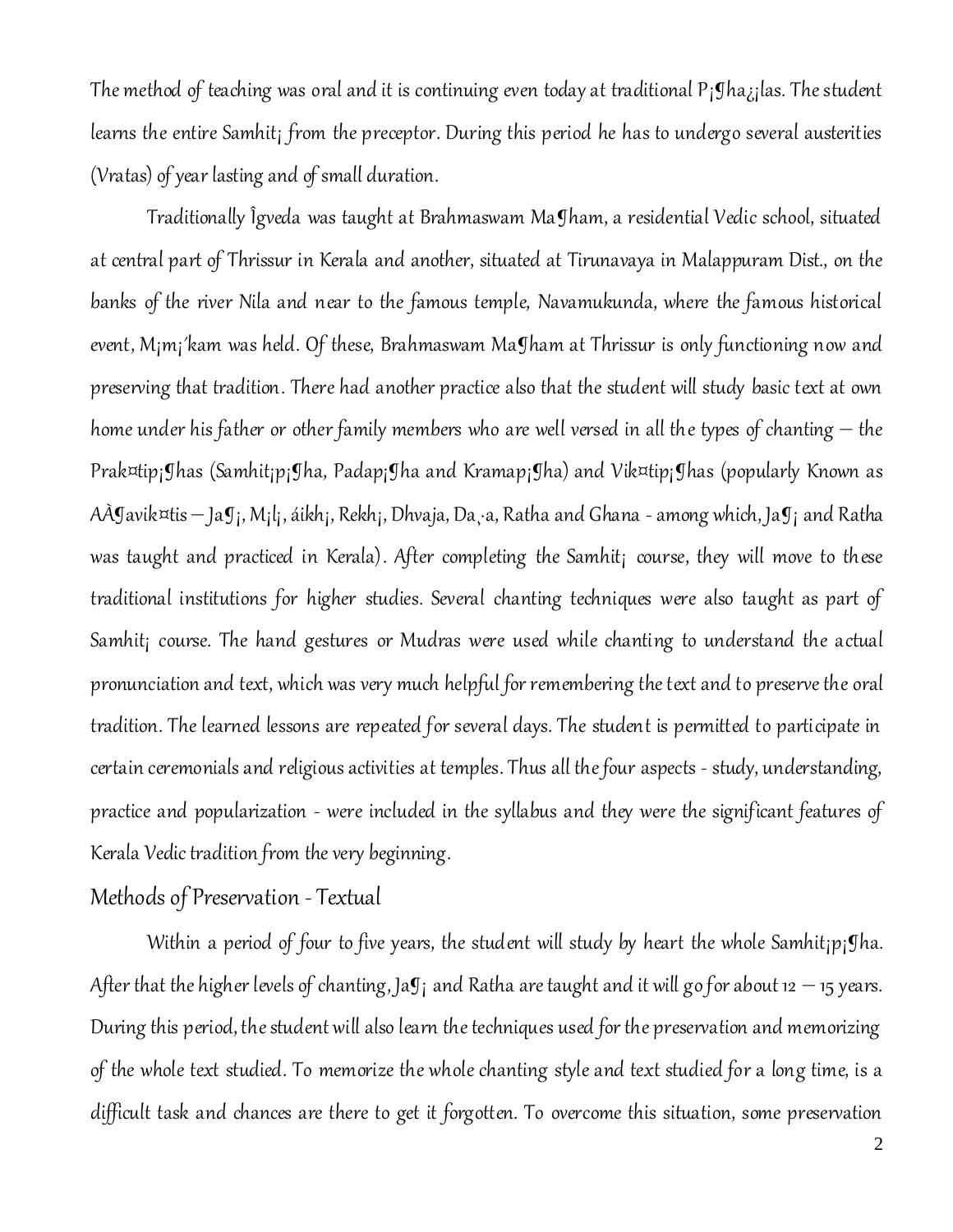techniques are also practiced along with normal learning process, from very ancient periods. Most of them are preserved in oral tradition and some have printed texts. áik $\tilde{A}$ <sub>i</sub> texts,  $T_i$ , Jams etc. are some textual devices. Generally the traditional Vedic chanting was imparted on the basis of áikÀ¡ texts. But in Kerala Vedic tradition, unfortunately, such basic treatises are not available. On the other hand, there existed several other textual devices for the life-long memorizing of the studied lessons. T¡¸¶ams and S£kta; loka belong to this type. There are also some non-textual preservation methods in the form of rituals conducted occasionally. They include Sv¡dhy¡ya, Tr¢¸i, VedalakÀ¡rcan¡, V¡ram, Mu¤ajapa and Trisandh<sub>I</sub>.<sup>2</sup>

T¡¸¶am is a unique technique used for the preservation of Îgveda chanting in Kerala. The word, in Malayalam, literally means 'the way to overcome the difficulties'. The T¡¸¶ams are of three types– Pattarut<sub>İ</sub>,¶am (T<sub>İ</sub>,¶am prepared by Pattar),<sup>3</sup> Malayalat<sub>İ</sub>,¶am and Samhit<sub>İ</sub>- t<sub>İ</sub>,¶am, written texts of which are available. Pattarut¡¸¶am includes the topics such as áam¡na, Vila´khya, Napara, Tapara, Avar¸i and Ëvar¸i. This text is written by two Tamil scholars by name N¡gadeva and Yajµan¡r¡ya¸a. It is called Pattarut¡¸¶am since the authors belongs to non-Kerala region. The texts, Malayalat¡¸¶am and Samhit<sub>i</sub>t<sub>i</sub>, Jam are Keralite works but nothing regarding the identity of authors is given in the texts. Malayalat¡¸¶am contains six topics. They are Ak¡r¡ntas, Ik¡r¡ntapadas£ci, Rephas, Ëdyud¡ttas, Antod¡ttas and Prag¤hyas. These two texts are popularly used by Kerala Pandits to clear the doubts regarding the splitting of Padas while chanting of Îgvedasamhit¡. Samhit¡t¡¸¶am is used to clear the doubts on Sandhis in Samhit<sub>i</sub> portion. The explanations for Ac-Sandhis, Hal-sandhis and Svarasandhis found in Îgveda are given in them with examples. $^{\textrm{\tiny{\textit{A}}}}$ 

<sup>2</sup> For details, see the article by Dr. C.M. Neelakandhan :Some Special Methods for Preserving the Skill of Rgvedic Recitation in Kerala *–* Textual and Ritual, Anyonyam Smaranika-2014, Kadavallur Anyonyaparishath, Thrissur, Kerala.

 $^3$ The word Pattar in Malayalam is used in Kerala to denote a Tamil Brahmin who settled in Kerala after migration.

<sup>&</sup>lt;sup>4</sup> Preservation Techniques of the Îgveda Chanting of Kerala (PTRCK), Editors: Dr. C.M. Neelakandhan & Dr. K.A. Ravindran, Vedic Studies, SSUS, Kalady, 2010 pp.13-14, 51-124. Also see the article by Dr. C.M. Neelakandhan in the Anyonyam Smaranika-2014, Kadavallur Anyonyaparishath.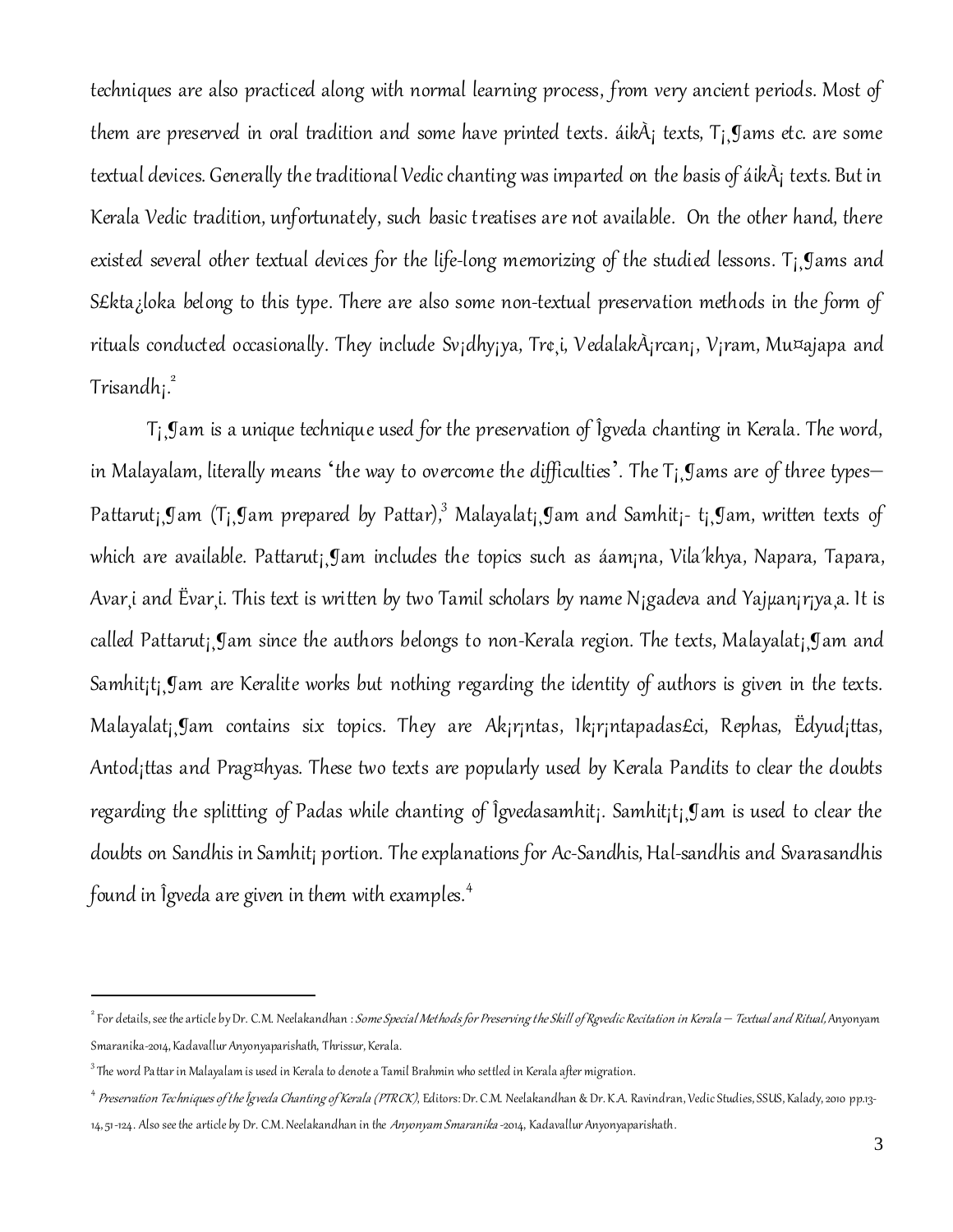S£kta ¿lokas, written by the renowned Kerala poet-grammarian, Melputt£r N<sub>i</sub>r<sub>i</sub>ya, a bha¶ga is another text of this type. It contains nine verses in Sragdhar¡ metre. The first one is an introduction denoting the significance of the text. The following eight verses explains the Vargas $^5$  in each S£kta using the method of Ka $g$ apay¡di. Each áloka is devoted to each AÀ $g$ aka. $^6$ 

# Methods of Preservation - Ritual

Among these types of methods, Trisandh<sub>i</sub> is very important. It is an oral/ritual technique used for the preservation of Vedic tradition in Kerala and is a long-term ritual process used for memorizing the whole Îgvedasamhit¡. Teaching and learning method is used in this ritual and it takes almost eight months for completion, when continuously performed. One prominent scholar, acting as a teacher, recites the Mantra and the others repeat the same as students. After each Varga, the person who acted as teacher, changes his position and the process is repeated in this way, which provides opportunity to each scholar to act as teacher and student. Full time involvement of twenty or more scholars are needed for this process. At least five scholars at a time have to chant the Veda without break from morning to evening on the days of working (Sv;dhyaya). Samhit;p; Iha, Padap; Iha and Kramap; Ihas with Svara are chanted in this method.<sup>7</sup>

### Commentaries on Vedic texts

l

As a simultaneous process, several treatises on Vedic literature were written by Kerala authors in the form of original texts and commentaries. Regarding the commentarial tradition, the following points are to be noted. Both the Br<sub>i</sub>hma as of Îgveda-*Aitareyabr<sub>i</sub>hma a* and *Kauˢtakibr<sub>i</sub>hma a* have commentaries from Kerala. The name of the commentary of the former is **Sukhaprad**; and the commentator is âa·guru¿iÀya $^8$  whose real name is unknown. Date of âa·guru¿iÀya is taken as latter half of 12<sup>th</sup> century A.D. The denotation of life period using Kali days and use of some Malayalam words such

<sup>&</sup>lt;sup>5</sup> Varga denotes a branch in the classification of whole text of Rgveda according to Kerala tradition. The order is: Astaka-Adhyaya-Varga-Mantra.

 $^6$  Sanskrit commentary of this text, prepared by Dr. Kompakkulam Vishnu Namboothiri and original text is included in the book: *PTRCK*. pp.145-172.

<sup>&</sup>lt;sup>7</sup> PTRCK, p. 18. Also see the article by Dr. C.M. Neelakandhan in the *Anyonyam Smaranika-2014,* Kadavallur Anyonya parishath.

<sup>&</sup>lt;sup>8</sup> For details of âa·guru¿iÀya, see Aitar®y¡raºyakaÆ with M°kÀaprad¡ commentary of âa·guruÀiÀya -sanskrit text published by Dr K Raghavan Pillai, TSS, 1968.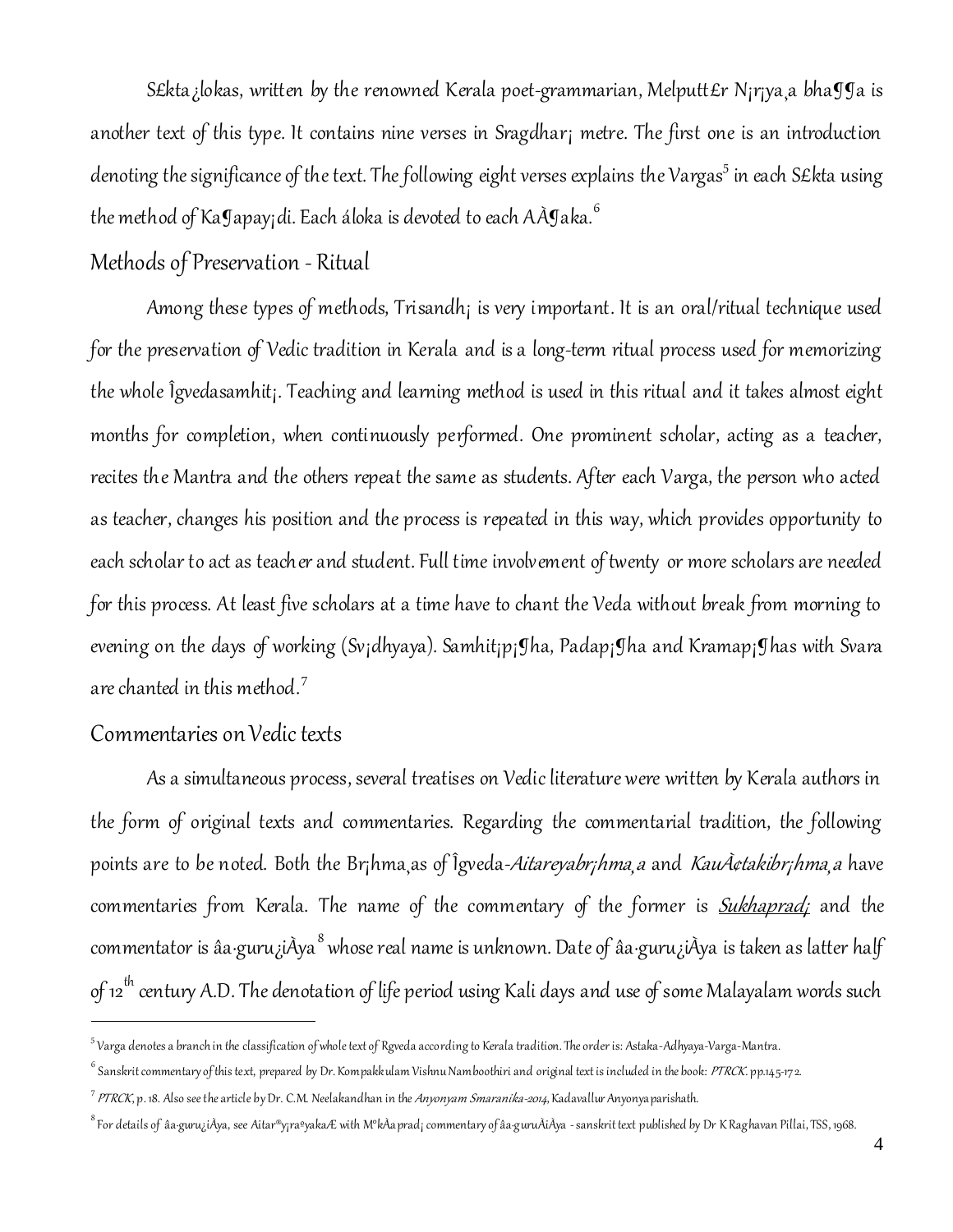as áa´kita, Tavaº¡, KirihyaÆ, Mutal, Munpu etc. are trustworthy evidences for the settlement of his birth place as Karala. The commentaries by name MokÀaprad; and Abhyudayaprad; on Aitarey; ra, yaka and  $E$ *įvalį yana įrautas£tra* respectively also are written by âa·guru į̃I dva.

The KauÀ¢takibr¡hma¸a has been commented by Udaya (16 C.A.D.) of Muriya mangalam family. The name of the commentary is Sukhad;/Sadarthavimar;ine. It is divided into three Da;akas, each having ten chapters just like the Br¡Åma¸a text. This commentary is very valuable for proper understanding of sacrificial tradition of Kerala.<sup>9</sup>

A vast and wide commentarial literature on áikÀ¡ texts, produced from Kerala, is available. The commentary on áaunaka¿ikÀ¡, written by the great Vedic cum Vy¡kara¸a scholar from Kerala, Sri K.N.M. Divakaran Namboothiri, is outstanding.<sup>10</sup> A commentary on the Sarv<sub>i</sub>nukrama,¢ of K<sub>i</sub>ty<sub>i</sub>yana is available from Kerala. The author is Akkitham Narayanan Namboothiri and the name of the commentary is N<sub>i</sub>r<sub>i</sub>ya, *eyam which is also famous as Depaprabh*<sub>i</sub>.<sup>11</sup>

The Ved¡´ga text - Nirukta of Y¡ska has been commented by a Kerala author. His name is G¡rgya N¢laka, Iha and the commentary is called Nirukta; lokav; rtika E. He belongs to c. 13-14 centuries of A.D.<sup>12</sup> Îgvedam Bh¡À¡bh¡Àyam by O.M.C. Narayanan Nampoothirippad is a Malayalam commentary on Îgveda from Kerala. *Ëmn<sub>i</sub>yamathana* E of Erkkara Raman Nambuthiri is an independent work on Vedic subject.

### S¡maveda - Jaimin¢yatradition

 There are two distinct traditions of S¡maveda preserved in Kerala – Nambutiri tradition and Tamil tradition. The Nambutiri tradition is studied and preserved by the Nambutiris of Kerala and the

<sup>&</sup>lt;sup>9</sup> The text of *Kauˢtakibr<sub>i</sub>hma*,a and Udaya's commentary has been edited and published by Dr. E.R. Sreekjrishna Sarma from Germany in 1968 and 1976 respectively.

 $^{10}$  The text of Saunakasiksa and its commentary is given in the text: *PTRCK*, pp. 21-50.

 $\overline{1}$  For more details, *PTRCK*, pp 222- 375

 $12^2$  Contribution of Kerala to Sanskrit Literature, Dr. K. Kunjunni Raja, Madras Uty, 1980. App. — p. iii.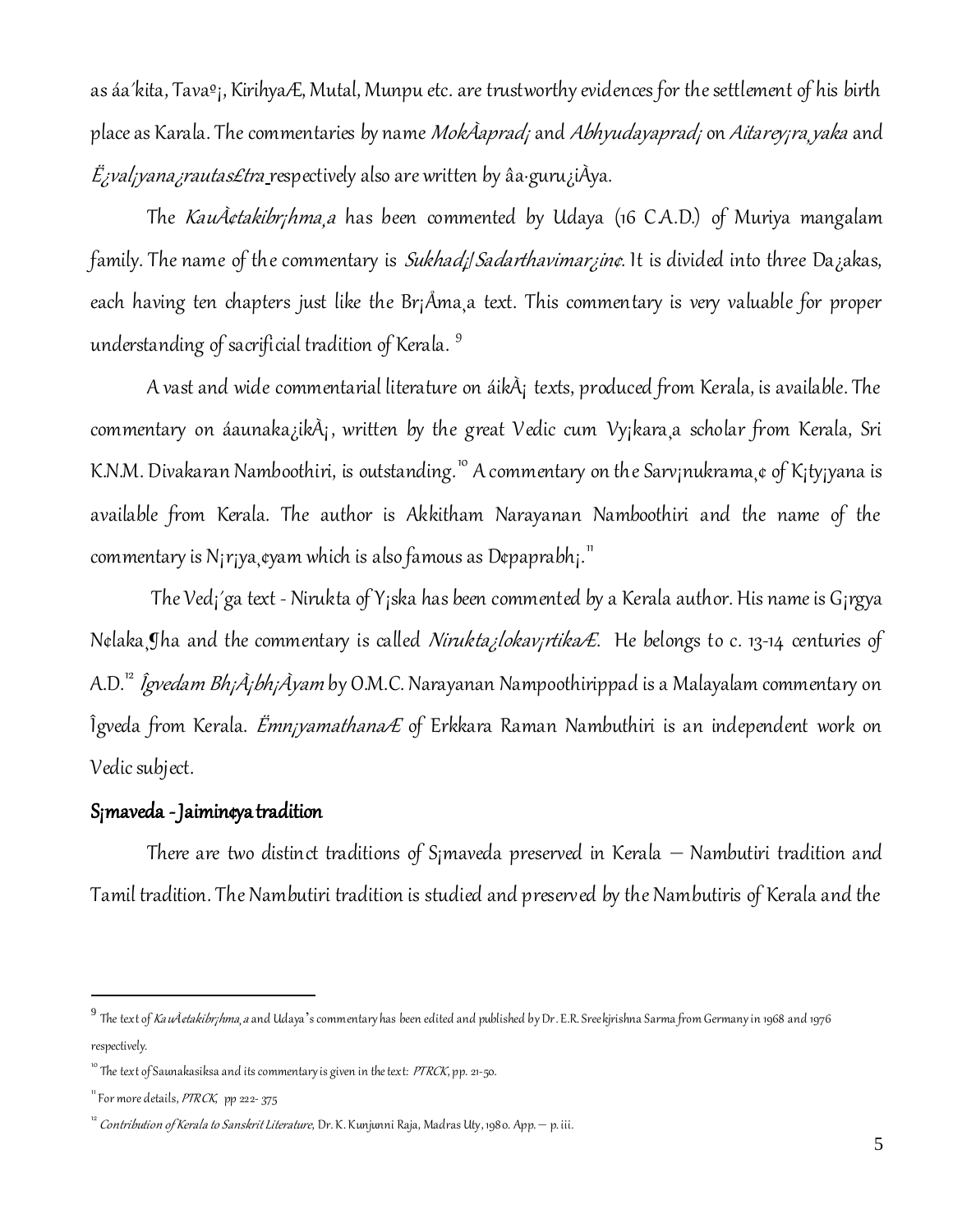Tamil Tradition is followed by the Tamil Brahmins residing at Kodunthirappilly Village in Palakkad district. Both the traditions are very feeble now and are struggling for maintain the continuity.

#### The Nambutiri Tradition

The text of Jaimin¢ya Samhita that Kerala Namboothiris follow, contains 1698 hymns distributed in five K¡¸·as, Ëgneya (1-12 Ottus), Aindra (13-48 Ottus), Pavam¡na (49-59 Ottus), Dv¡da¿¡ha (60-106 Ottus), and Uttara (107-112 Ottus). Thus, it contains a total of 112 chapters (Ottus). The Namb£tiris of Kerala use the names S¡ma, Candras¡ma, Íha and ÍÀ¡ni or Íhya respectively for Gr¡mageyag¡na, Ëranyageyag¡na, Íhag¡na and Rahasyag¡na. 107<sup>th</sup> Ottu is Ëra,yaka portion according to Kerala recension though it is included in the Uttararcika. (Candras¡ma is the Nambuthiri term for the chanting of the Ëranyakag<sub>i</sub>na. The chapters in each K<sub>i</sub>, a is designated by Kerala Brahmins as "Othu", which means hymn or prayer).

Of these  $K_i$  as, the first three contain hymns in praise of corresponding deities and constitute the Gr¡mageyag¡na, which contains 59 S¡mans. The next two are containing hymns that are adapted musically for the sacrificial procedure. There are 25 S¡mans in Ëra¸yageyag¡nas, which are recited in the ceremonies connected with Vratas during Brahmacary<sub>i d</sub>rama. Ihag<sub>i</sub>nas are 77 in number and are arranged in eight Da¿atis (decades). First seven Da¿atis contain 10 songs each and the last one contains seven. Íhyag<sub>i</sub>na or Í $\hat{A}$ <sub>is</sub>i contain 16 S<sub>i</sub>mans. Most of the ritual chants of Agnicayana included in the Gr¡mageyag¡na and Ëra¸yageyag¡na. The 29 S¡mastutis that are used in the Atir¡tra are listed in the Íhag¡na and Íyag¡na. All these portions are recited musically according to Kerala tradition. No much importance is given to the musical chanting to the Ërcika potion in other parts of India.

### Tamil Tradition

The Tamil tradition of Jaimin¢yas¡maveda is preserved in the Kodunthirappully Village at Palakkad Dist. This tradition also is at the stage of extinct. The text of this tradition remains unpublished. The transcripts of the different portions obtained from them leads to conclude that the text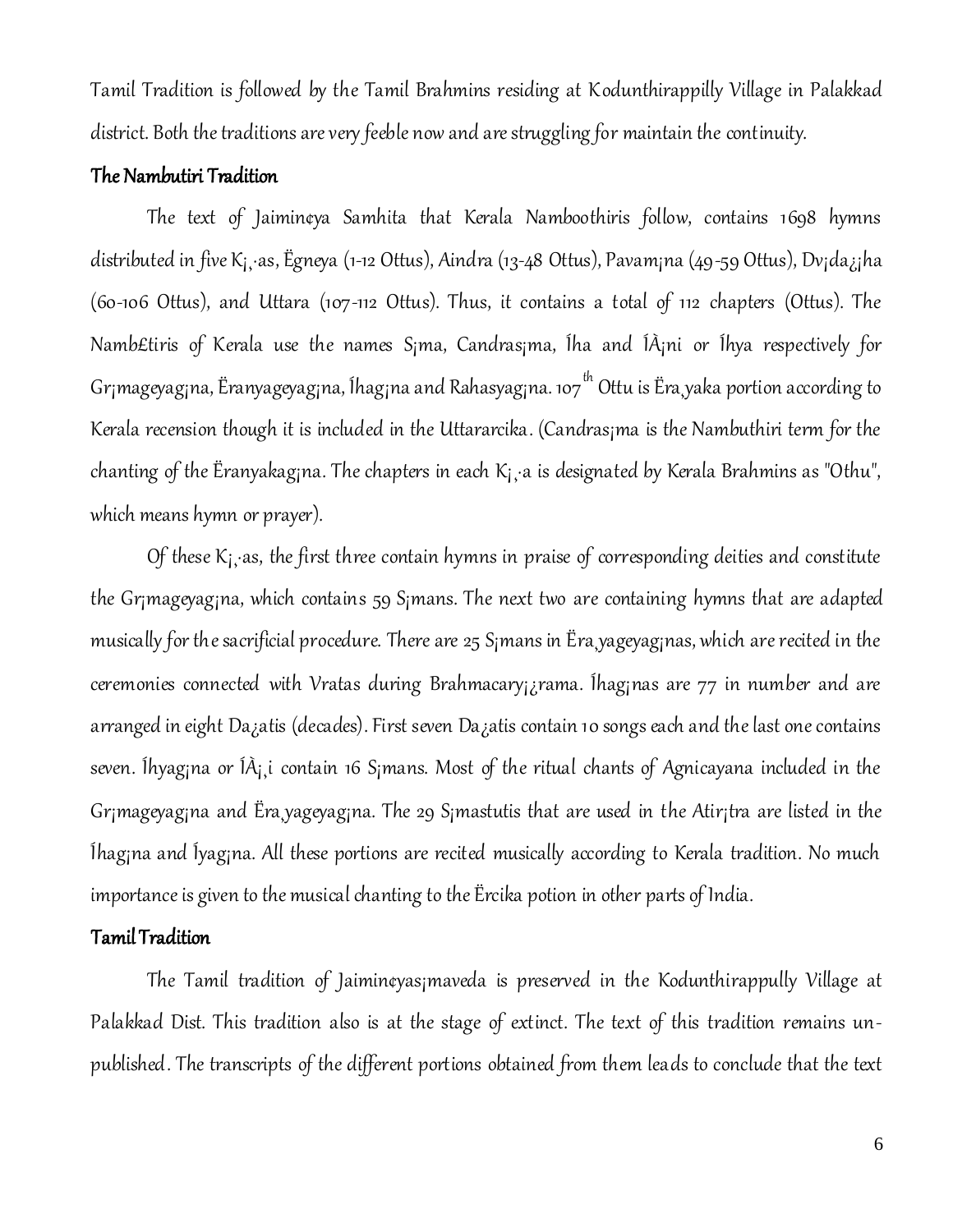of Ërcika portion of this tradition is slightly different from the Nambutiri tradition. They usually chant the Ërcika portion in single Svara but are more studied and experts on the chanting of G¡na portion,

### Methods of learning

Among the 21Nambutiri families of S¡maveda existed in Kerala, only three keep this valuable heredity today. The scholars who keep this tradition in these families are very old and they have studied the whole text by heart traditionally. The common practice of Vedic study in Kerala is that each student has to study the Samhit; portion, which is the Prak¤ti, by heart with Svara. Then the variations or Vik¤tip¡¶has that are used in different rituals are learnt. The period of study even extends from seven to ten years, utilising almost full time for the purpose.

There are four year lasting special Vratas. They are Gaud¡n¢kavratam, Vr¡tikavratam, UpaniÀadamvratam and Mah¡n¡mnyavratam. Among these austerities, most important is the Mah¡n¡mnyavratam, otherwise called Ìran Vratam (austerity to be performed wearing wet clothes) in which the student has to practise Vedic chanting wearing wet cloths after bath, full day. It is supposed that this particular Ìran Vrata is practiced for developing beautiful and melodious sound. (The regular practice of singing, standing in water up to the level of breast was very common among musicians, though theoretical evidence about the scientific aspect of this practice related to its result is yet to be established. Since S¡mavedins also has to develop beautiful sound (Svara) for better chanting, this Ìran Vrata may have significance). The student learns the UpaniÀadic parts and Vik¤tip¡¶has like Íha and ÍÀ¡ni after Sam¡vartana. They will have to hear some UpaniÀadic Mantras, chanted by the teacher as part of traditional learning.

#### Learning Centres

Strictly speaking, there were no traditional learning centres for the study of S¡maveda in Kerala. The study was formerly held at the premises of Muttathukattil Mamannu Mana and Nellikkattil Mamannu Mana, the two famous S<sub>i</sub>mavedic families in P<sub>i</sub>µµ; lvillage situated in Thrissur Dist., Kerala, Later on, a S<sub>i</sub>mavedagurukulam was started at  $P_i\mu\mu_i$ l. The aged scholars who keep this tradition today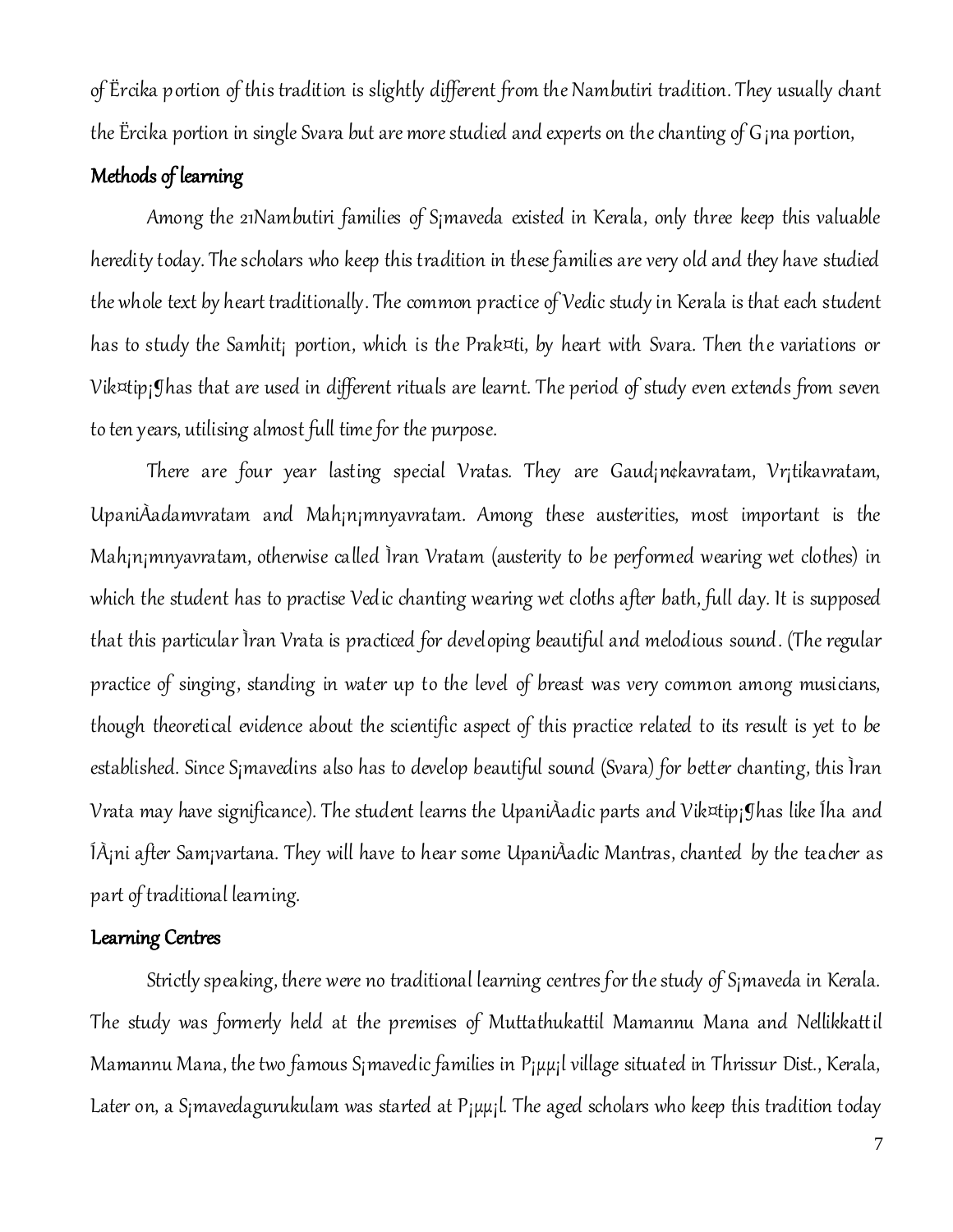are the products of this Gurukulam. But it is very painful to know that now-a-days, that institution is not working properly for want of students. The very recent development is that the authorities of traditional learning centre for Îgveda at Thrissur, the Brahmasvam Ma¶ham, has taken steps for the teaching of S¡maveda also. Some students are studying S¡maveda there and this move is a good sign with regard to the revival of S¡mvedic tradition of Kerala.

### Methods of preservation - Up<sub>j</sub>sana, V<sub>i</sub>ram, Vacanam Collal and Sv<sub>i</sub>ddhy<sub>i</sub>ya

S<sub>i</sub>mavedins of Kerala perform the rituals or Up<sub>i</sub>sanas like V<sub>i</sub>ra E and Trisandh; like that of Îgvedins. The chanting of S¡mastutis used in the sacrificial rites and in some Tantric rites, is of much importance as Kerala tradition is concerned. The types of Vedavik¤tis -  $a_{ji}$  and Rath;, peculiar to Îgvedins are observed in S¡maveda but commonly known by another name, VacanaÆ Collal. The word means recitation of Vedic Hymns. (The word Vacanam also indicate chanting in one breath. Collal in Malayalam means reciting). S<sub>i</sub>mavedins perform Sv<sub>i</sub>dhy<sub>i</sub>ya by chanting the hymns sitting in front of the deity in the Sanctum Sanctorum.

#### Chanting Methods

S¡maveda is chanted in different methods. Samhit¡ portion is chanted normally as in the case of other Vedas, using different movements of hands, which indicates the accentual variation. When the chanting shifts from Samhit¡ to S¡ma, several changes happen. These alterations are necessary so that the text can be adapted more conveniently to melody. As a result, many words in the Samhit; are changed or left away and new syllables are inserted. During chanting, the words may split in between so that the meaninglessness is affected to the hearer. Thus some meaningful or meaningless words also incorporated sometimes. Thus, the adaptation of text to melodies results in several textual changes or rather distortion of the text. Eight different levels in which these changes occur are listed below: Vik<sub>i</sub>ra: modification of syllables. It is the method by which a base verse is altered in order

to make it more melodious. For example, Agne becomes O gn¡ yi.

<u>Vi¿leÀa¸a:</u> dissolution of letters. Here, V¢taye is changed as V<sub>I</sub> yi T<sub>I</sub> y<sub>i</sub> yi.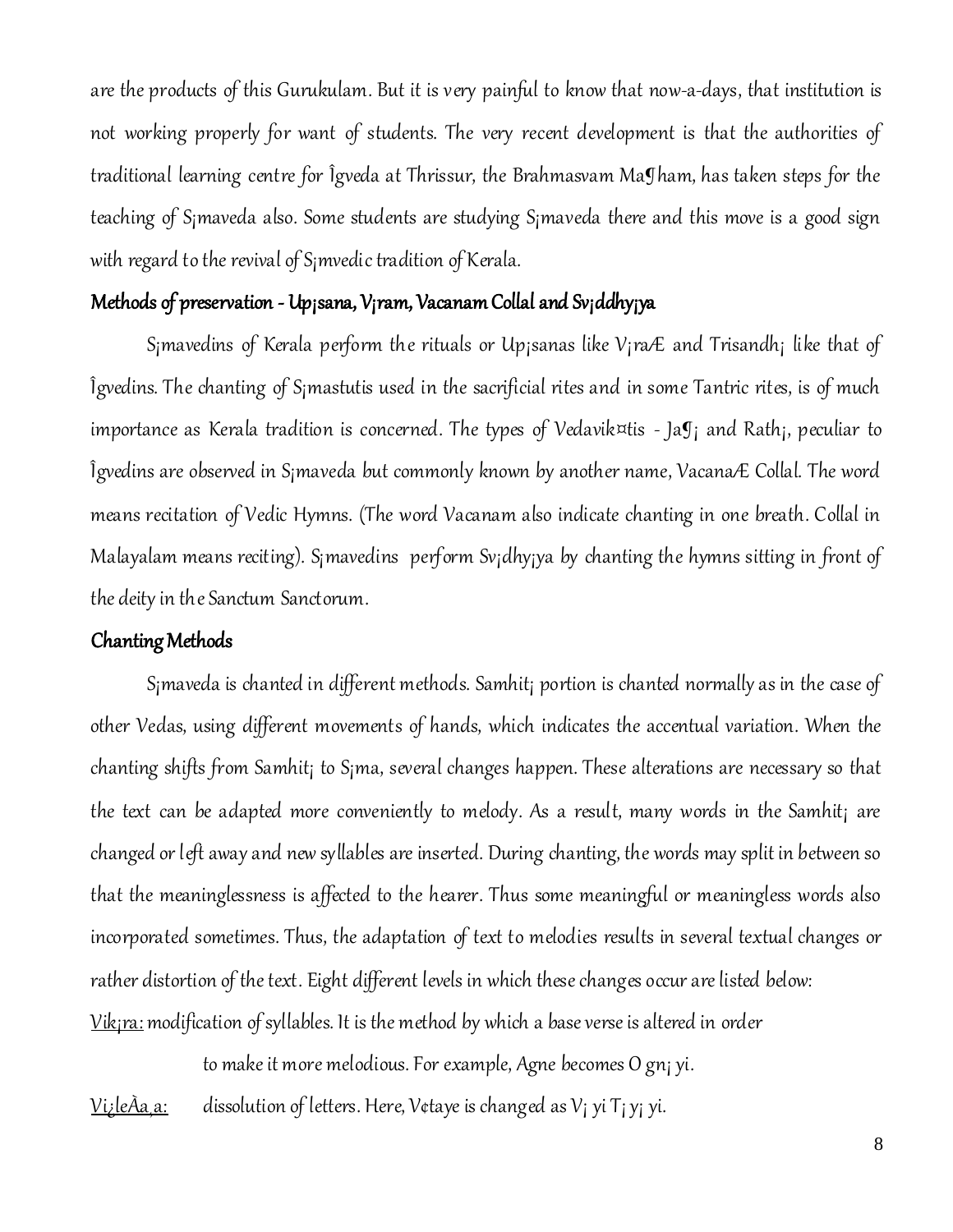Vikar $\lambda$ a<sub>,</sub> a: suspension of letters. In this method, a syllable is broken up into two parts. For example, Ye becomes y¡ yi.

<u>Abhy;sa:</u> repetition of syllables. Here, Taye becomes T<sub>i</sub> y<sub>i</sub> yi T<sub>i</sub> y<sub>i</sub> yi.

- <u>Vir $\gamma$ ma:</u> pause or stop in between. For example, G¤, no Havyad<sub>i</sub>taye is chanted as G¤¸¡no H¡ Vy¡ D¡ T¡y¡yi.
- Stobha: It is the insertion of non textual portions or syllables in S<sub>i</sub>mavedic chant. It is believed that all these insertions have magical or mystical powers. Perhaps they are added when the original text required extra syllables for making the hymns more melodic. For example, the words  $H<sub>i</sub>$ bu  $H<sub>i</sub>$ bu and Au Ho  $V<sub>i</sub>$  are added in the beginning of chanting. The lengthening and shortening of words, while singing, is done with the help of these Stobhas.
- Lopa: Dropping or disappearance of one or more letters. e.g, Pracoday; t becomes Pr; co Hum D¡yo.
- <u>Ëgama:</u> augmentation. It is the insertion of an extra letter within a radical word. For example, Vare¸yam is pronounced as Vare¸iyom.

#### Mudars used in Sama chant

S¡mavedins chant the S¡mans with the help of Hastamudras. Mudra recitation is a peculiar feature of Vedic learning. It is believed that the Mudras used in classical arts has their origin from Vedas. Samavedins has special Hastamudras to indicate the seven Svaras or notes. They are marked by the total movement of the palm as used by Kerala Pandits or by the touching of different fingers by the thumb, which is seen among the non-Kerala Pandits.

The Mudras of Nambuthiri Jaimin¢ya is very different and unique. Wayne Howard notices that "Nambuthiri chanting is melismatic to such a degree that new terminology seems required" ...... The Nambuthiri tradition has been strictly oral and the Samagas are not acquainted with any system of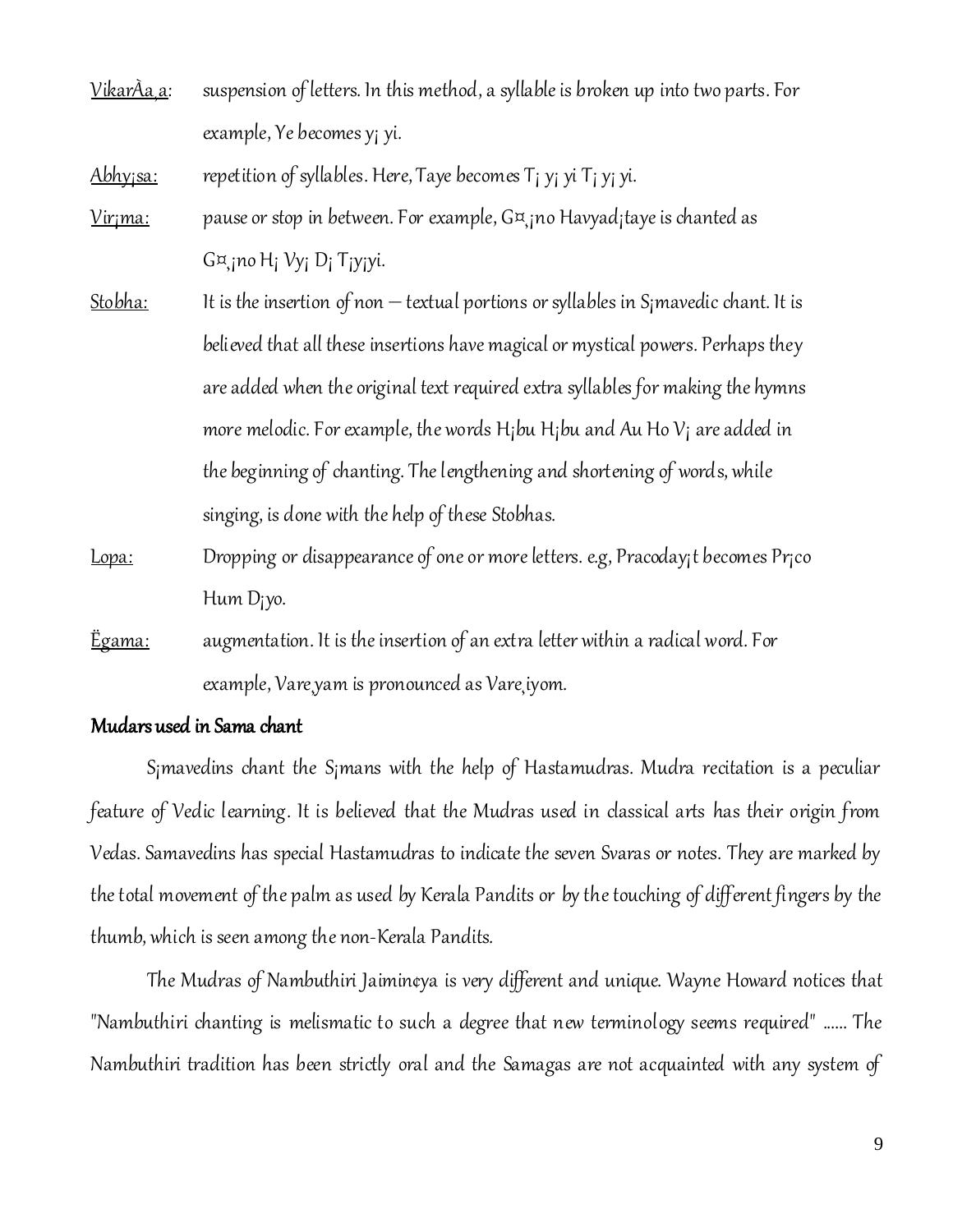notation.<sup>13</sup> In locating the notes, Kerala Brahmins adopt a particular method. They move the entire palm towards upward, downward and sidewise. This practice is called "Kai K;  $\mathfrak{g}$  Juka" (showing the hand). The Namputhiri S¡mavedins use the term "i½akkam" (shaking) for the total movement of chants. The hand is held at three vertical levels - high (Upari) middle (Madhyam) and low (Adhah). A lower middle level called P¡dam is also used occasionally. The hand is moved to three horizontal positions - right, (DakÀi,a), middle or left (V<sub>i</sub>ma). The hand may be held in four ways in each position - Malartti Pi¶ikkuka, Kami¾tti Pi¶ikkuka, UpariÀ¶ha Pi¶ikkuka, Ma¶akki Pi¶ikkuka.

Malartti Pigikkuka - The palm of the hand faces the chanter (to turn face upward).

- Kami¾tti Pi¶ikkuka The back of the hand faces the chanter when the hand is held in the high position (to be turned upside down.).
- Upari˦ha Pi¶ikkuka The hand is turned sideways so that the edge of the little finger faces the onlooker. UpariÀ¶ha means Staying above and Pi¶ikkuka to hold. This position is also called "Cericcu Pi¶ikkuka" where the palm is turned sideways to the left.

Ma¶akki Pi¶ikkuka - The hand is held in a fist.

 A procedure called Ka¸akku (Counting) is sometimes observed, while chanting certain S¡mans. The counting is made by bending forward each finger of the right hand in turn, beginning with the little finger, when the hand is motionless, as mostly done in the Upari position.

In addition to these obligatory movements, which must be performed while chanting a Saman, There are certain optional Mudras which correspond to Anusvara, Visarga, and final 1/2, E, and ,. Another movement, referred to have Vila´´attil (in transverse) is also used and here the thumb is placed upon the nail of the index finger and the arm is moved horizontally back and forth. During chanting, the above mentioned movements are shown even for a single syllable. For example, Agna in Ërcika

 $^{13}$  *Samavedic Chant*, Wayne Howard, New Haven & London, Yale Uty,. Press, 1997, p. 200-202.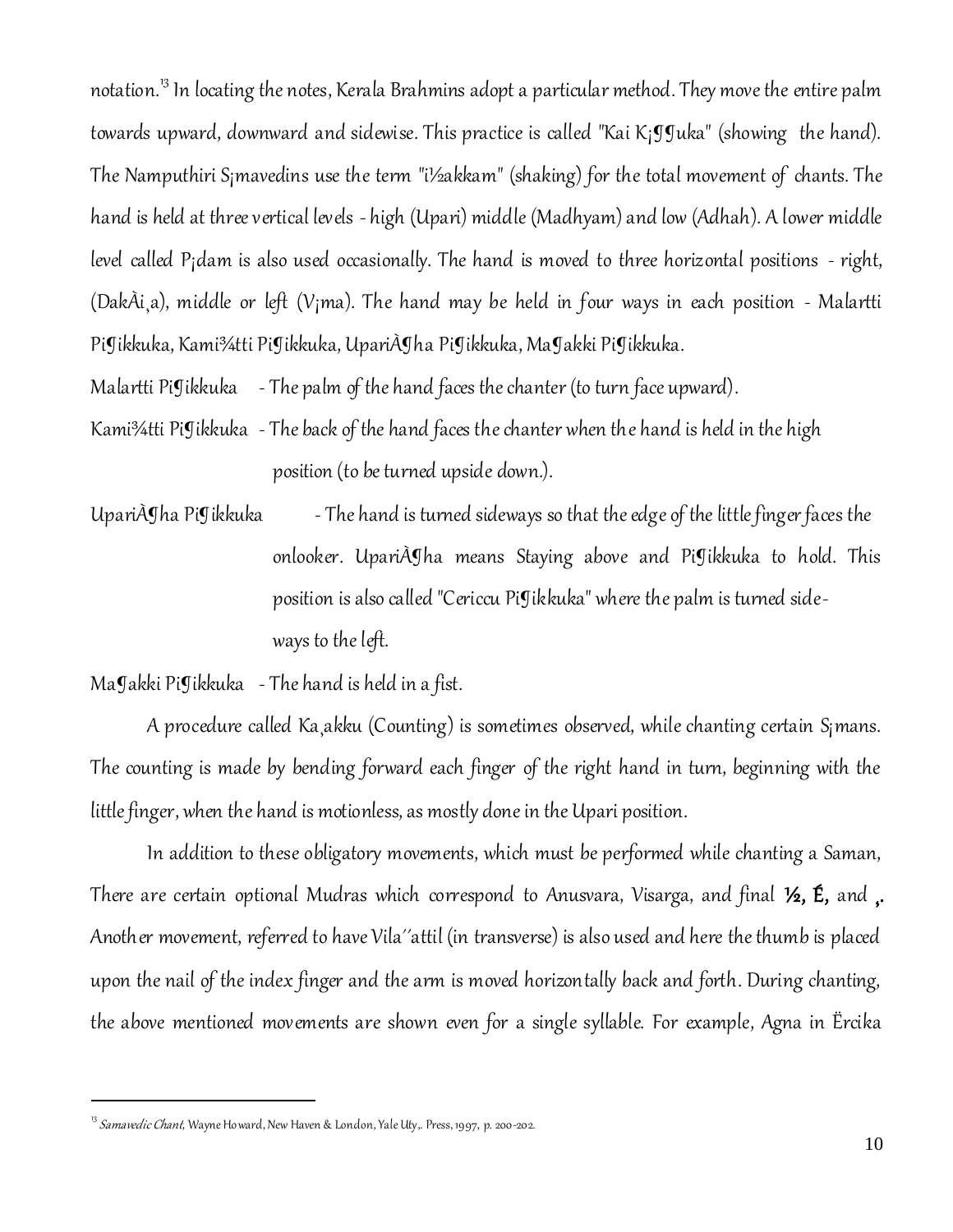portion becomes Ogn¡yi in Samagana. Here O Gn¡ Yi are three different syllables. To chant "O", the following 15 steps in hand movements (Kai K; $\mathfrak{g}$ Juka) are used.

(1-3) Kanakku, (4) Ma¶akki Pi¶ikkuka, Malartti, Upari, (5) Ma¶akki Pi¶ikkuka. Malartti, Madhyam (6) Malartti, Adhah (7)Malartti, Upari (8) Malartti, Madhyam (9) Malartti, Adhah (10) Malartti, Madhyam (11) Kami¾tti, Upari (12) Kami¾tti, Adhah (13) Cericcu, Kami¾tti, DakÀi¸a, Upari (14) Cericcu, Kami¾tti, Madhyam (15) Kami¾tti, Adhah. Similarly Gn¡ has to be uttered with 12 movements. Yi has no Svara.<sup>14</sup>

The text of entire Samhita of Jaiminiyasamaveda of Namputiri version either in Malayalam or Sanskrit script was not available in printed format. The present scholar prepared a transcript of Arcika portion comprising 1968 Mantras in Devanagari script based on the handwritten transcripts preserved by the traditional Samaveda Pandits at Panjal, Kerala. The first edition of Arcika portion in printed form in Malayalam script was released in 2007.<sup>15</sup> Later on, the entire Samhita of Jaiminiyasamaveda comprising Arcika, Sama (Gramageyagana) and Candrasama (Aranyageyagana) portions was prepared and edited by the present scholar and published jointly by National Mission for Manuscripts, New Delhi and Nag Publishers, Delhi in 2013, in two volumes.

In 1997, Sree Sankaracharya University of Sanskrit, Kalady started School of Vedic Studies for preservation, promotion and propagation of Vedic Studies in Kerala. As a first step, the authorities decided to preserve the Namputiri Jaiminiya tradition in audio and video CDs. The portion s of Arcika, Sama, Candrasama and some Samastutis used in Atiratra and Soamyaga rituals was recorded and preserved. Later on in 2008, the Centre for Vedic Studies got a financial assistance from Ministry of Culture, Govt. of India to remake the already recorded CDs into interactive DVDs and HDD incorporating the text in Devanagari script along with chanting, Engilsh translation and

 $14$  Ibid.

<sup>&</sup>lt;sup>15</sup> Appendix to the book, *Samavedadarpanam*, K.A. Ravindran, Kanippayyur Sankaran Nampoothiripppad Smaraka Granthasala Series, 2007.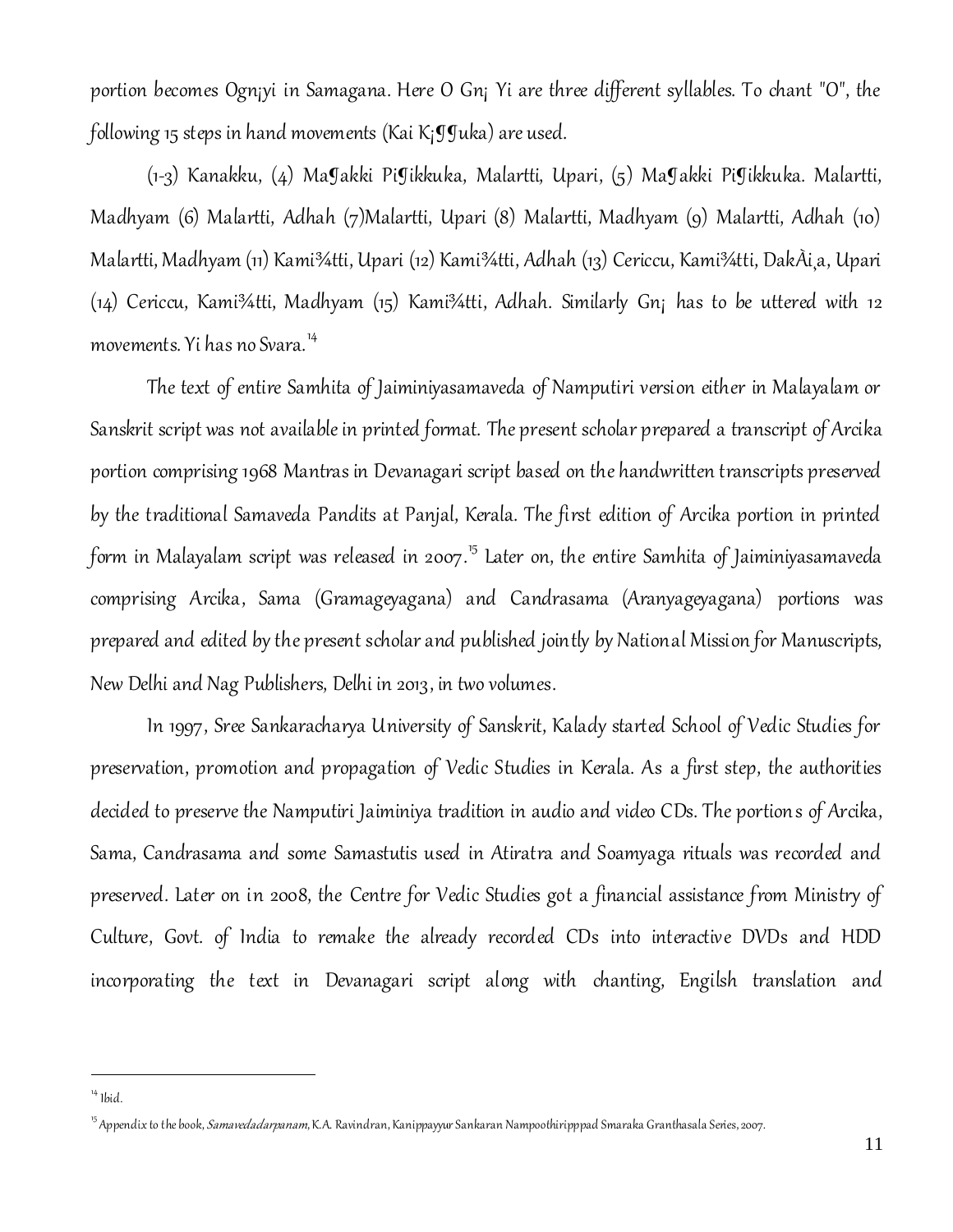transliteration, graphics and indices. The project will be completed soon. Thus Kerala has a significant mark in the oral and textual tradition of Samaveda.

### Yajurveda Tradition

The oral transmission of Yajurveda (Taittir¢yasamhit¡) was held at certain traditional families in the early period. Later on an institution was established at Iriµµ; lakkuta at Thrissur Dist. and it is functioning today very well. The Prak¤ti and Vik¤ti p¡¶has are taught with Mudras. There are some methods used for the preservation of this Veda also, conducted as ceremonies at certain temples. Important type of such ceremony is  $^{\circ}$ ttuko $\bf g$ gu.' $^{\circ}$  This is a ceremonial method like Trisandh $_1$  and performed at different temples in Kerala. Minimum 32 Sv¡dhyaya days are needed to complete such a ritual. At least five persons should take part in this special type of Vedic recitation. It includes five types of recitations ; 1. Ca<sup>"</sup>ata, 2. Ko $\mathbb{g}_{u}$ , 3. Padam, 4. Niggoggu Ca<sup>2</sup>ata and 5. Niggoggu padam. An <sup>o</sup>ttuggu may consists of first three modes of recitation while all the five types also may occur. If it is the first type, it is called Trisanth<sub>i</sub> and if second, the Paµcasandh<sub>i</sub>."

# Textual tradition of Yajurveda

l

Regarding the textual tradition, two important treatises are available. They are *Padapradipika* and SaptalakÀa, a. Padaprad¢pik; in 140 Karikas deals with the Padap; Iha of Taittir¢yasamhit; The author is V¡tsyan¡r¡ya¸a belonging to 1667 A.D. He makes rules for the split of words which are doubtful, found in the Samhit; part. The Saptalak $\lambda$ a, a contains 76 Sutras and 261 K;rikas in seven chapters (Prakara, as), dealing with áam¡na, Vila´ghya, Napara, Tapara, Avar¸i, Ëvar¸i and Ani´gya. Chapter on áam¡na contains 76 S£tras, Vila´ghya chapter consists of 54 K¡rikas, Napara and Tapara have 40 K¡rikas, Avar¸i and Ëvar¸i have 42 and 24 K<sub>i</sub>rikas respectively and Ani'gyaprakara, a contains 77 verses in different metres.<sup>18</sup> Among the seven chapters, Vila´ghya is written by one N¡r¡ya¸a, Napara and Tapara by áauris£nu and Ani´gya by árivats¡´ka. Thus it can be assumed that at least three authors have contributed to its formation and the whole text is a compilation of

<sup>&</sup>lt;sup>16</sup> It is a colloquial word and can be split into Ottu and Kotto. Ottu Means Veda and Kottu is a special method of chanting exercise. Also see the article: *Some S pecial* Methods for Preserving the Skill of Rgvedic Recitation in Kerala *–* Textual and Ritual, Dr. C.M. Neelakandhan, Anyonyam Smaranika-2014.

 $^{17}$ For details, see the chapter : *Festivals of Vedic Recitation in Kerala* in the book *; Srauta Sacrifices in Kerala*, Dr. V. GovindanNampoothiri, Publication Division, University of Calicut, 2002.

<sup>&</sup>lt;sup>18</sup> For details vide, see *Padapradipika* edited with introduction and notes by Dr. N.V.P. Unithiriin in 1988. p. V.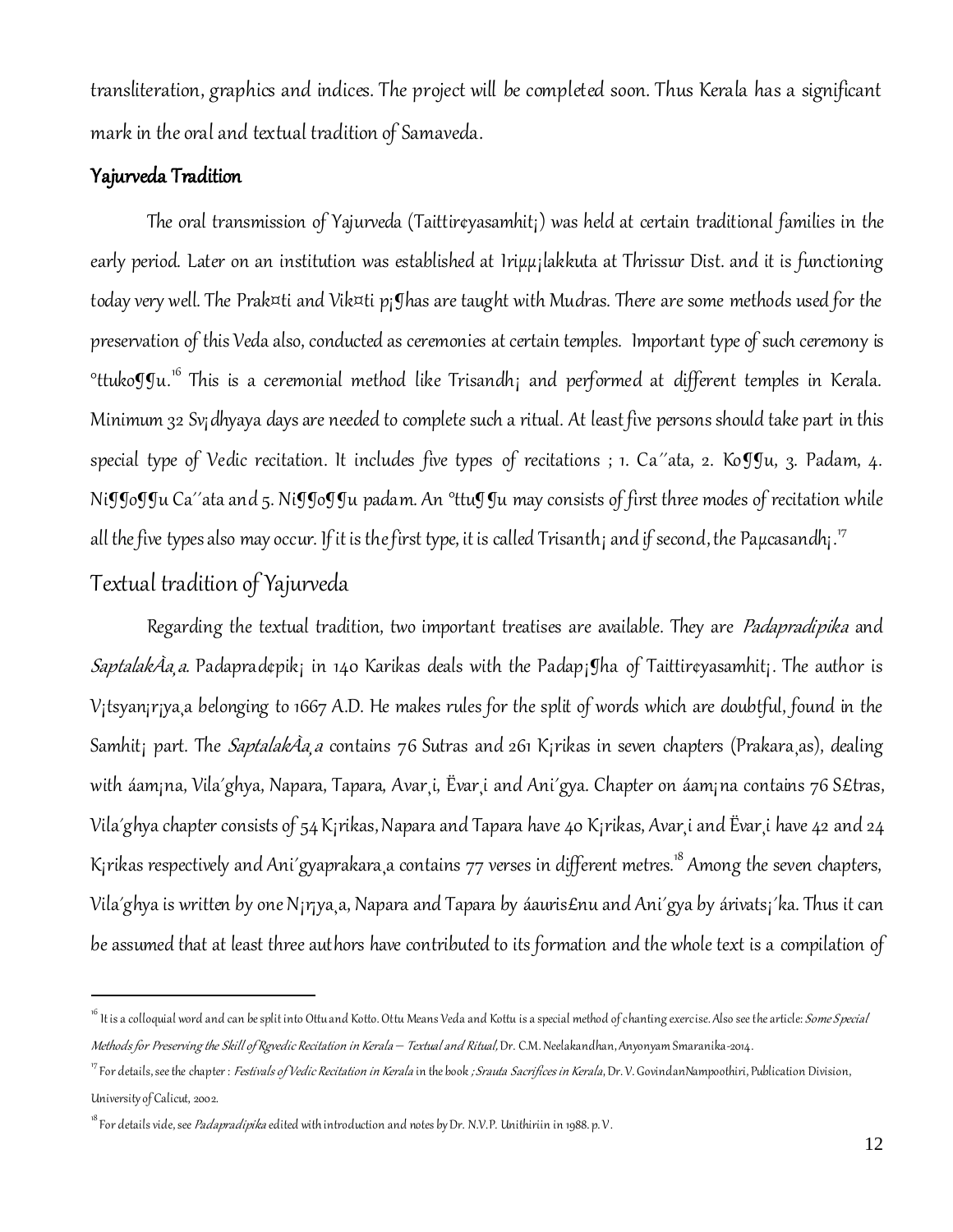all the seven chapters by one editor, giving the name Saptalak $\tilde{A}$  a to the text.<sup>19</sup> Between the two, Saptalak $\tilde{A}$ a a is supposed to be older as V<sub>I</sub>tsyan<sub>I</sub>r<sub>I</sub>ya<sub>,</sub>a, the author of *Padaprad¢pik<sub>i</sub> q*uotes verses from *SaptalakÀa,a*. <sup>20</sup>

A survey of the different Vedic traditions – oral and textual - preserved and continuing in Kerala is attempted here. The preservation of these Vedic traditions in the traditional manner is becoming more and more difficult for want of students and teachers. Hence methods of preservation like audio and video documentation of Vedas becomes a necessary factor. Some measures in this regard have been carried out by different institutions. Centre for Vedic Studies at Sree Sankaracharya University of Sanskkrit, Kalady and Vedic Research Centre at Vatakke Matham Brahmaswam, Thrissur have taken steps to preserve these intangible heritage in the above mentioned way. Such attempts will become the only records regarding these valuable traditions, in the future.

\*\*\*\*\*\*\*\*\*\*\*\*\*\*

Dr. K.A. Ravindran, Associate Professor, Dept. of Sanskrit-Sahitya, Co-ordinator, Centre for Sanskrit-Vedic Studies, Sree Sankaracharya University of Sanskrit, Kalady, Kalady Post., Ernakulam Dist., Kerala. PIN 683574

# References:

 $19$  Ibid, p. v,vi.

<sup>&</sup>lt;sup>20</sup> *Vedapathasamraksanam* by Dr. N.V.P. Unthiri, Kanippayyur Sankaran Nambpthirippad Smaraka Granthasala, Kunnamkulam, pp. 53-56.